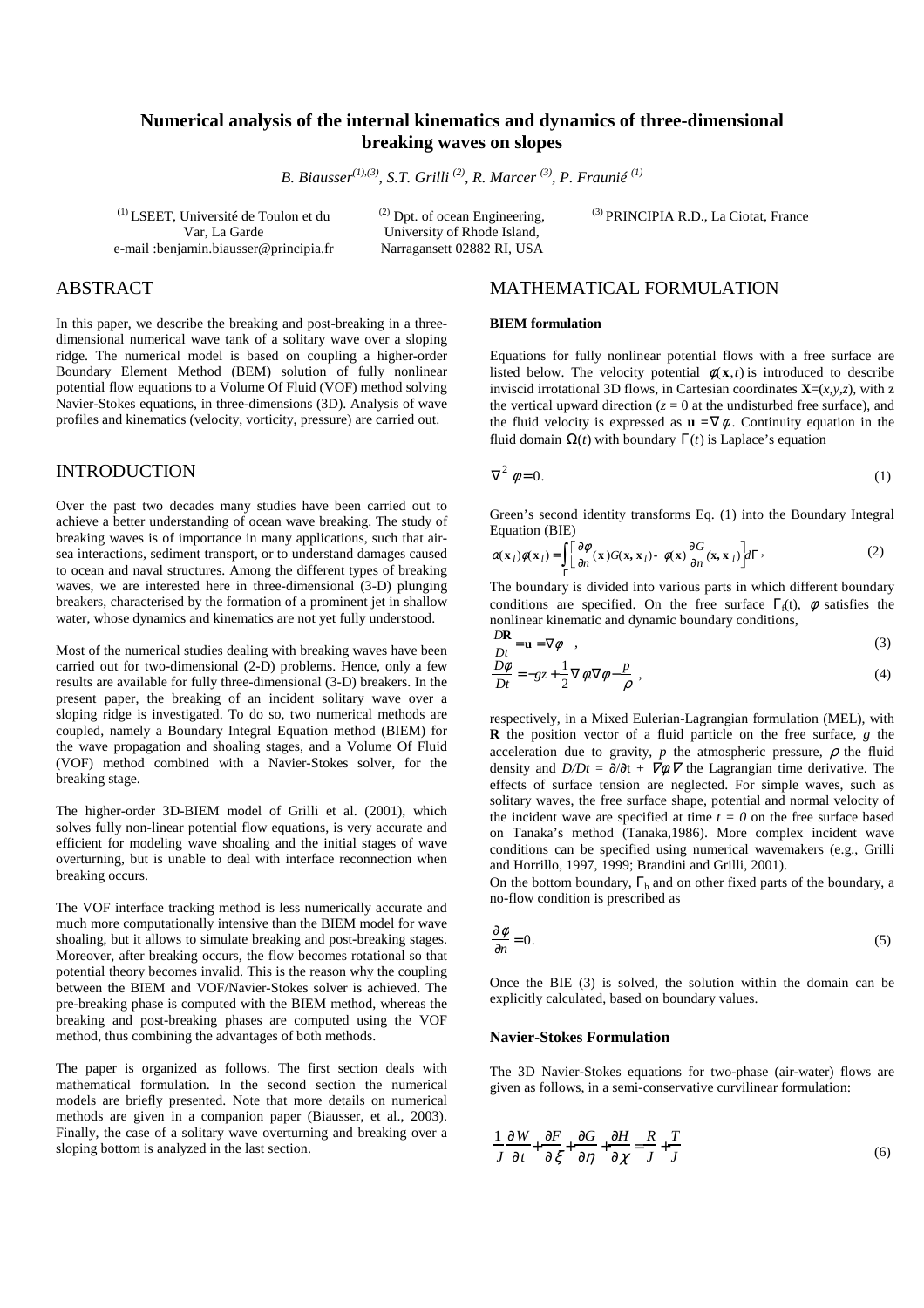where  $F$ ,  $G$  and  $H$  are flux terms,  $R$  is the volumetric force source term and *T* the surface tension source term, with :

$$
F = \frac{1}{J} \begin{pmatrix} \rho \tilde{u} \\ \rho \tilde{u}u + \xi_x p - \bar{\nabla}(\xi) . \bar{\tau}_x \\ \rho \tilde{u}v + \xi_y p - \bar{\nabla}(\xi) . \bar{\tau}_y \\ \rho \tilde{u}v + \xi_z p - \bar{\nabla}(\xi) . \bar{\tau}_z \end{pmatrix}; G = \frac{1}{J} \begin{pmatrix} \rho \tilde{v} \\ \rho \tilde{v}u + \eta_x p - \bar{\nabla}(\eta) . \bar{\tau}_x \\ \rho \tilde{v}v + \eta_y p - \bar{\nabla}(\eta) . \bar{\tau}_y \\ \rho \tilde{v}v + \eta_z p - \bar{\nabla}(\eta) . \bar{\tau}_z \end{pmatrix};
$$
  

$$
H = \frac{1}{J} \begin{pmatrix} \rho \tilde{w} \\ \rho \tilde{w}u + \chi_x p - \bar{\nabla}(\chi) . \bar{\tau}_x \\ \rho \tilde{w}v + \chi_x p - \bar{\nabla}(\xi) . \bar{\tau}_y \\ \rho \tilde{w}v + \chi_z p - \bar{\nabla}(\xi) . \bar{\tau}_z \end{pmatrix}; W = \begin{pmatrix} 0 \\ \rho u \\ \rho v \\ \rho w \end{pmatrix}; T = \begin{pmatrix} 0 \\ \sigma K n_x \\ \sigma K n_y \\ \sigma K n_y \end{pmatrix}; R = \begin{pmatrix} 0 \\ \rho f_x \\ \rho f_y \\ \rho f_z \end{pmatrix}
$$

$$
\tilde{u} = \xi_x u + \xi_y v + \xi_z w; \, \tilde{v} = \eta_x u + \eta_y v + \eta_z w; \, \tilde{w} = \chi_x u + \chi_y v + \chi_z w; \nJ = \frac{\partial(\xi, \eta, \chi)}{\partial \chi}.
$$

$$
\vec{\tau}_x = \overline{\overline{\overline{z}}}\cdot \vec{e}_x \quad \vec{\tau}_y = \overline{\overline{\overline{z}}}\cdot \vec{e}_y \quad \vec{\tau}_z = \overline{\overline{\overline{z}}}\cdot \vec{e}_z \quad \overline{\overline{\overline{z}}} = \mu(\vec{\nabla}\vec{U} + \vec{\nabla}'\vec{U})
$$
\n(10)

where  $(\xi, \eta, \chi)$  denote curvilinear coordinates, *J* is the Jacobian matrix of the coordinate transformation,  $\sigma$  is the surface tension coefficient, *K* the surface curvature and  $n = (n_x, n_y, n_z)$  the normal vector to the interface. Additionally,  $(u, v, w)$  are the Cartesian velocity components for each phase,  $(\tilde{u}, \tilde{v}, \tilde{w})$  the contravariant velocity components,  $p$  the pressure,  $\rho$  the density,  $\mu$  the molecular viscosity, and  $\overline{\overline{\tau}}$  the viscous stress tensor.

### NUMERICAL MODELS

#### **Numerical method for the BIEM model**

A second-order explicit scheme based on Taylor series expansions is used to update the position R and velocity potential  $\phi$  on the free surface. A high-order Boundary Element Method (BEM) is used to solve numerically the BIEs for φ and ∂φ/∂t (Grilli et al., 2001). The boundary is discretized into collocation nodes, defining twodimensional elements for local interpolations of the solution in between these nodes. Within each element, the boundary geometry and field variables are interpolated using cubic polynomial shape functions

 (the boundary elements are 4X4-node quadrilaterals associated with bi-cubic shape functions of which only the middle quadrilateral is used). The discretized boundary integrals are evaluated for each collocation node by numerical integration. Accuracy is increased in regions of high variability by redistributing nodes using a regridding technique based on the BEM shape functions.

#### **Numerical method for the VOF/Navier-Stokes model**

Time discretization for the Navier-Stokes model is ensured using a fully implicit second-order scheme. The solution of the non-linear system for the unknown values at step  $n+1$  is based on the pseudocompressibility method (Viviand 1980, De Jouëtte et al. 1991), in which a time-like variable  $\tau$ , called pseudo-time is introduced. Thus, in Eq. (9), we add pseudo-unsteady terms, which are derivatives of the unknowns at time level  $n+1$ , with respect to  $\tau$ . These pseudo-density terms involve a new unknown  $\tilde{\rho}$ , called pseudo-density, which is constrained to remain positive. The pressure is calculated as a function of  $\tilde{\rho}$ , through an additional pseudo-state equation:

$$
p^{n+1} = \rho (U_0^2 + \lambda U_n^2) \ln \left(\frac{\tilde{\rho}}{\rho}\right)^{n+1}
$$
 (11)

The choice of an optimal pseudo-state equation is discussed in Viviand (1995).

### NUMERICAL RESULTS

In this section, the two numerical models described above are used together to compute the shoaling and breaking of a solitary wave over a sloping ridge. The BIEM model is used for the initial stage, in which most of the wave shoaling occurs. Laboratory experiments confirm that potential flow theory is very accurate to describe wave transformations at this stage (Grilli et al., 1994, 1997). When the wave is close to overturning, the BIEM solution is used to initialize the Navier-Stokes/VOF model, both for free surface/interface geometry and internal velocity and pressure fields at cell centers. The second part of the simulation i.e. overturning, breaking and post-breaking, is computed with the VOF method, by solving Euler equations (i.e., viscosity is neglected). [Note, this coupling procedure was successfully applied in 2D by Guignard et al. (1999). Also see Biausser et al. (2003).]



Figure 1: BIEM/VOF computational domain for solitary wave shoaling over a 3-D ridge

#### **Computational domain**

The domain has a flat bottom (with depth  $h_0 = 1$  m), for  $x = 1$  to 5.225 m, and a sloping ridge, starting at  $x=5.225$  m, with a 1 : 15 slope in the middle cross-section  $(y = 0)$  and a transverse modulation of the form sech( $ky$ ) ( $y = \pm 2$  m,  $k = 0.5$ ), so that the bottom slope on the sides is 1: 36 (Fig. 1). For the first part of the simulation (BIEM), the ridge is truncated at  $x = 17.6$  m. Let  $H_0$  be the initial height of the wave and  $H_0' = H_0/h_0$ . The initial wave is a numerically exact solitary wave (Tanaka, 1986), with  $H_0' = 0.6$  and its crest initially located at  $x = 5.7$ m. The wave is propagated for time,  $t' = t \sqrt{g/h_0} = 0$  to  $t' = 6$ . The VOF model is initialized for  $t' = 6$  in the computational domain, for  $x \in$  $[7.6;21.3]$  using  $352x40x64$  computational cells (Fig. 1).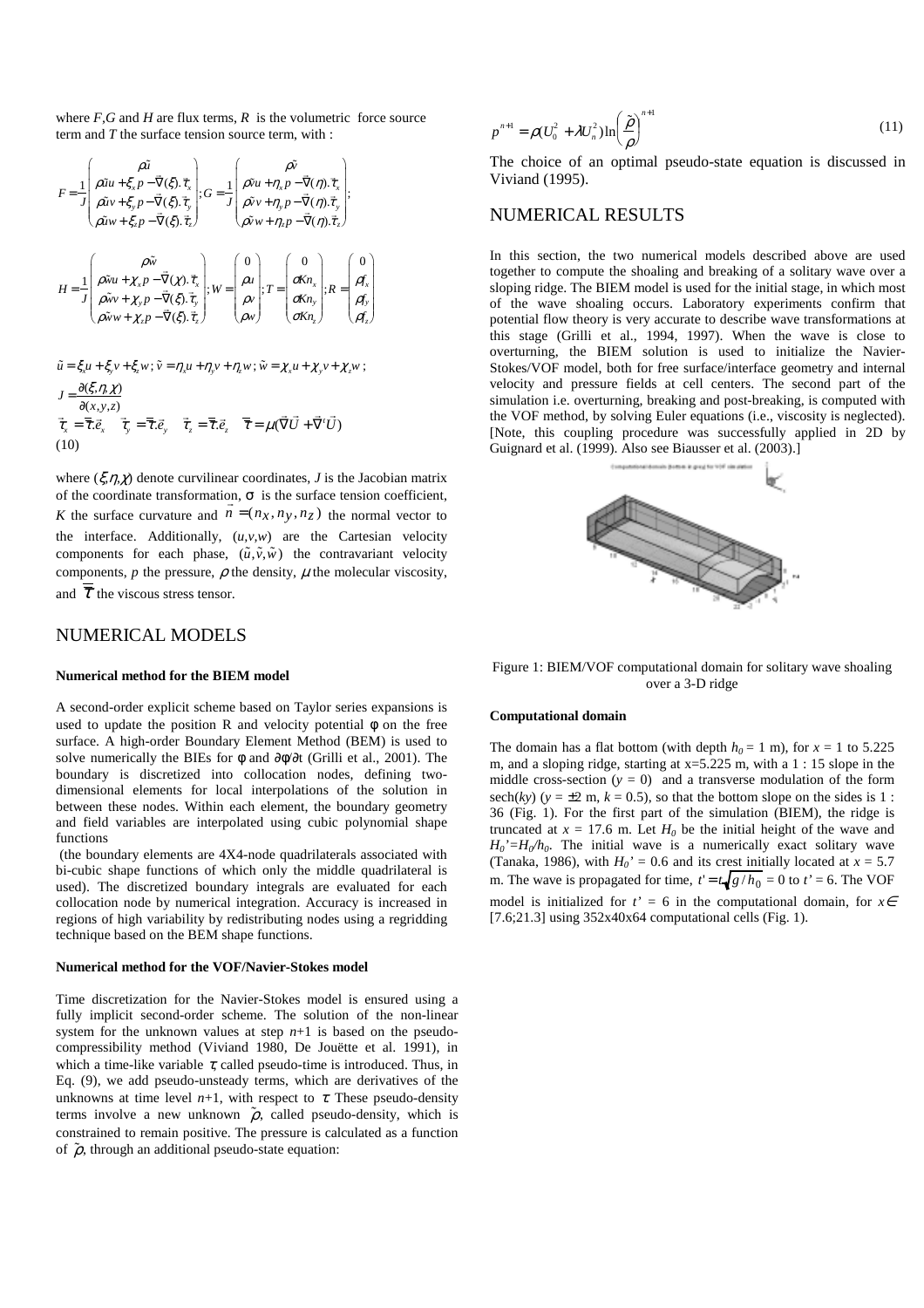

Figure 2: vertical cross-sections along the *x*-axis in  $y = 0$  and  $y = \pm 2$ for computations in computational domain of Fig. 1 of the shoaling of a solitary wave of initial height  $H' \approx 0.6$ .

#### **Overturning stage**

As wave shoaling continues in the VOF domain (Fig. 1), the bottom variation progressively leads to wave overturning. Fig. 2 displays vertical cross-sections of the free surface calculated in the middle  $(y=0)$  and at the sidewalls  $(y=\pm 2$  m) of the VOF computational domain, for times *t'* =8.99, 9.19, 9.44, 9.72, 10.05, 10.37. Due to the depth variation over the ridge, the wave profile at  $y = 0$  develops overturning, with a prominent jet, while the surface profile at  $y' = \pm 2$ is still of moderate slope. The wave reaches its maximum height of  $H' \approx 0.58$  near the breaking point. The surface elevation then gradually decreases as the jet of water is projected forward.

Another interesting analysis is to compare the pressure field at the breaking point to an hydrostatic pressure field based on surface elevation. This allows estimating the applicability of long waves models, which assume hydrostatic pressure. One can see on Fig. 3 that the ratio between computed pressure and hydrostatic pressure varies between 0.2 and 2.5, for the wave near the breaking point (vertical tangent on the front face). The wave pressure field at the breaking point is clearly far from hydrostatic, especially just in front of the wave, due to large vertical accelerations (Guyenne and Grilli, 2002), neglected in long waves model.



Figure 3: ratio between computed pressure and hydrostatic pressure for the breaking solitary wave of Fig. 2  $(y = 0)$ 

During breaking, high velocities are observed to occur in the breaker jet, due to high flow convergence. The velocity increases and exhibits more variation in the vertical direction as one enters the breaker jet.

#### **Breaking and post-breaking stages**

Breaking occurs first at the centre of the ridge and then propagates progressively towards the sides. Fig. 4 displays the breaking for  $t' =$ 10.53, 10.68, 10.82 and 10.89 at the centre of the ridge. The breaker jet impacts the forward free surface at  $x= 19.85$  m for time t'=10.65.

The maximum non-dimensional velocity magnitude at this time is 1.63. The wave is submitted to a strong acceleration before breaking. The maximum acceleration magnitude is 4.9 *g* just before impact.

The 3-D aspects of breaking/post-breaking are shown on Fig. 5, where different vertical cross sections along the *y*-axis are displayed, and Fig. 6, where full 3-D views of breaking are shown. Initially, breaking occurs in the middle part of the wave but not yet on the side parts.

### **Numerical performances and comparisons with BIEM results**

The CPU time for the VOF simulations was five days and ten hours, on a Digital Dec alpha 500MHz bi-processor. The numerical error on volume conservation was less than 0.7%. The error on total energy conservation was larger, about 10%. This can be explained by the single-phase flow modelling used in the VOF model, in which fields are interpolated on the free surface cells. In the case of a solitary wave, maximum velocities are located at the wave crest, precisely where interpolations are applied. This leads to (non-physical) loss of both wave energy and amplitude. This was also observed by Guignard et al. (1999, 2001), in 2-D computations.



Figure 4 : breaking at the centre of the ridge breaking for  $t' = 10.53$ , 10.68, 10.82 and 10.89 (*y*= 0 ) for results of Figs. 2-3.



Figure 5 : breaking at *t'* = 11.01 for different vertical cross-sections along the *x*-axis in Figs. 2-4 results.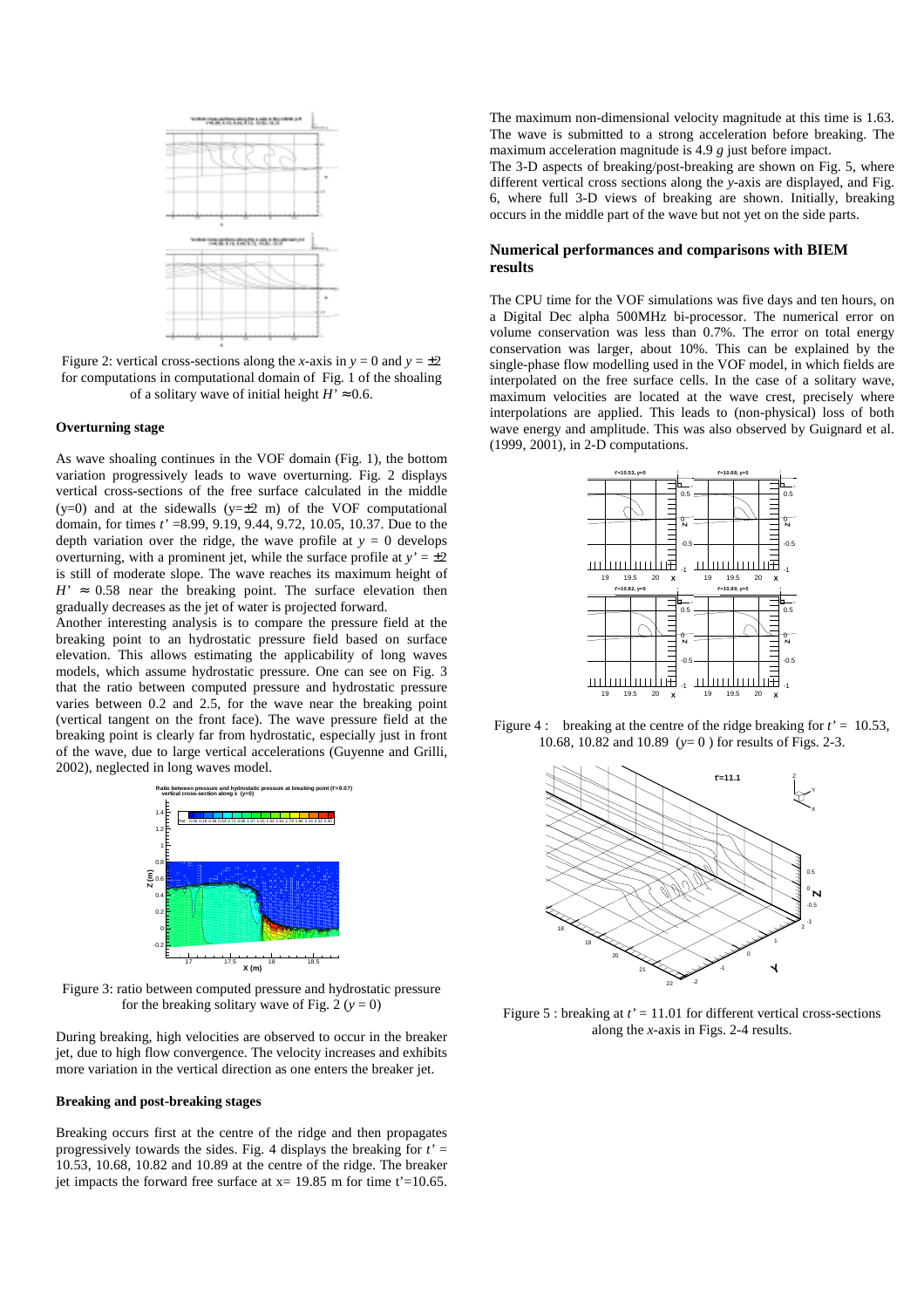

Figure 6: evolution of breaking (full 3-D view) for Figs. 2-5 results

The numerical loss of energy can also explain the delay observed for the onset of breaking in VOF results, with respect to BIEM results. Comparisons at  $t' = 9.182$  and  $t' = 9.196$  between VOF results and Guyenne and Grilli's BIEM results for  $y = 0$  m and  $y = 2$  m show that the wave height is larger with the BIEM. In Guyenne and Grilli's (2002) computations, wave energy was very precisely conserved and breaking occurred earlier (at  $t' \approx 9$  and  $x \approx 18$  m), than in the present computations. Wave height at breaking was also quite a bit larger, about 0.7 m (whereas it is 0.58 m in the present computations). The overturning stage is more developed for similar times in BIEM results. A more detailed comparison would show that the maximum computed velocity before impact is 1.63 in VOF results and 1.94 in BIEM results. The maximum acceleration at this stage is 4.9 *g* in VOF results and 5.9 *g* in BIEM results (Guyenne and Grilli, 2002). Thus, the wave motion is more dynamic and the computed velocities and accelerations are larger in BIEM results than with the Navier-Stokes/Euler solver. In addition to the advantage of using a more efficient and numerically accurate model, the lack of vorticity generated in the flow before jet impact further supports the relevance of using potential flow theory to model wave transformation up to near breaking with the BIEM model. Despite the differences discussed above, however, we see that, the wave general motion is similar with the two methods. The focusing on the ridge (especially the 3-D effects on transverse velocity), the dynamics and the aspect of the breaker jet are quite close.

### **CONCLUSIONS**

The coupling between BIEM and VOF methods has been used to successfully compute 3D overturning, (plunging) breaking and postbreaking stages of a large solitary wave over a sloping ridge with a lateral modulation. BIEM results computed close to breaking have been used to initialize the VOF method on a very refined grid, in which breaking and post-breaking stages, with interface reconnection, can be quite accurately computed.

Three-dimensional effects on wave profile and kinematics have been illustrated and discussed. Comparisons with late stages of BIEM computations before jet impact have shown that, despite a loss of amplitude and energy in the VOF model, the kinematics of the flow and general shape of the wave are consistent with those computed in the more accurate BIEM model.

Future improvements of the VOF model should include using viscosity (because only little vorticity is generated here after breaking), with a proper representation of dissipation at sub-grid scales, and two-phase flows, which should allow to reduce the observed non-physical loss of wave energy before breaking.

### **REFERENCES**

- Biausser, B., Guignard, S., Marcer, and R., Fraunié, P. (2001). "Numerical simulations of free surface flows using a new VOF method," *Proc.* 4<sup>th</sup> Seminar Euler and Navier-Stokes *Equations, Institute of Thermomechanics, Prague*.
- Biausser, B., Guignard, S., Marcer, and R., Fraunié, P. (2002). (2001). "3-D two-phase flows numerical simulations by SL-VOF method", *submitted to Int. Jour. For Num. Meth. In Fluids.*
- Biausser, B., Grilli, S.T. and Fraunié, P. (2003). "Numerical Simulations of Three-dimensional Wave Breaking by Coupling of a VOF Method and a Boundary Element Method", *Proc. 13th Offshore and Polar Engng. Conf.* (ISOPE03, Honolulu, HI, USA, May 2003), *submitted for publication.*
- Brandini, C. and S.T., Grilli (2001). "Modeling of freak wave generation in a 3D-NWT, " *In Proc. 11th Offshore and Polar Engng. Conf.* (ISOPE01, Stavanger, Norway, June 2001), Vol III, pp 124-131.
- De Jouëtte, C., Viviand, H., Wornom, S. and Le Gouez, J.M. (1991). "Pseudo-Compressibility Methods for Incompressible Flow Calculation," Proc 4<sup>th</sup> International Symposium on *Computational Fluid Dynamics,University of California, Davis*.
- Grilli, S.T., Guyenne, P. and Dias, F. (2001). "A fully nonlinear model forthree-dimensional overturning waves over arbitrary bottom," *Intl J. Numer. Meth. Fluids* , Vol 35, No 1, pp 829-867.
- Grilli, S.T., and Subramanya, R (1996). "Numerical modeling of wave breaking induced by fixed or moving boundaries," *Computational Mech.*, Vol 17, pp 374-391.
- Grilli, S., Subramanya, R., Svendsen, I.A. and Veeramony, J. (1994). "Shoaling of Solitary Waves on Plane Beaches*." J. Waterway Port Coastal and Ocean Engng.*, Vol 120, No 6, pp 609-628.
- Grilli, S.T., Svendsen, I.A. and Subramanya, R. (1997). "Breaking Criterion and Characteristics for Solitary Waves on Slopes*." J. Waterway Port Coastal and Ocean Engng.*, Vol 123, No 3, pp 102-112.
- Guignard, S., Grilli, S.T., Marcer, R. and Rey, V. (1999). "Computation of shoaling and breaking waves in nearshore areas by the coupling of BEM and VOF methods." In *Proc. 9th Offshore and Polar Engng. Conf.* (ISOPE99, Brest, France, May 1999), Vol. III, pp 304-309
- Guignard, S., Marcer, R., Rey, V., Kharif, Ch. and Fraunié, P. (2001). "Solitary wave breaking on sloping beaches:2D two-phase flow numerical simulation by SL-VOF method". *Eur. J. Mech.*
- Guyenne, P., and Grilli, S.T. (2002). "Numerical study of three-dimensional overturning waves in shallow water", *submitted for publication..*
- Hirt, C.W., and Nichols, B.D. (1981). "Volume Of Fluid Method for the dynamics of free boundaries," *J.Comp. Phys.,* Vol 39, pp 323-345.
- Jameson, A., Schmidt, W. and Turkel, E. (1981). "Numerical solutions of Euler equations by finite volume methods using Runge-Kutta time stepping schemes," *AIAA Paper 81-1259*.
- Tanaka, M. (1986). "The stability of solitary waves," *Phys. Fluids,* Vol 29*,* No 3*,* pp 650-655. Viviand, H. (1980). "Pseudo-unsteady Methods for Transonic Flow Computations," *19th International Conference on Numerical Methods in Fluid Dynamics, Stanford, in Lecture*
- *Notes in Physics,* Vol. 141, Springer-Verlag, New-York. Viviand, H. (1995). "Analysis of pseudo-compressibility systems for compressible and
- incompressible flows," *Comp. Fluid Dynamics Review,Hafez-Oshima editor, Wiley publishers,*pp.399-418